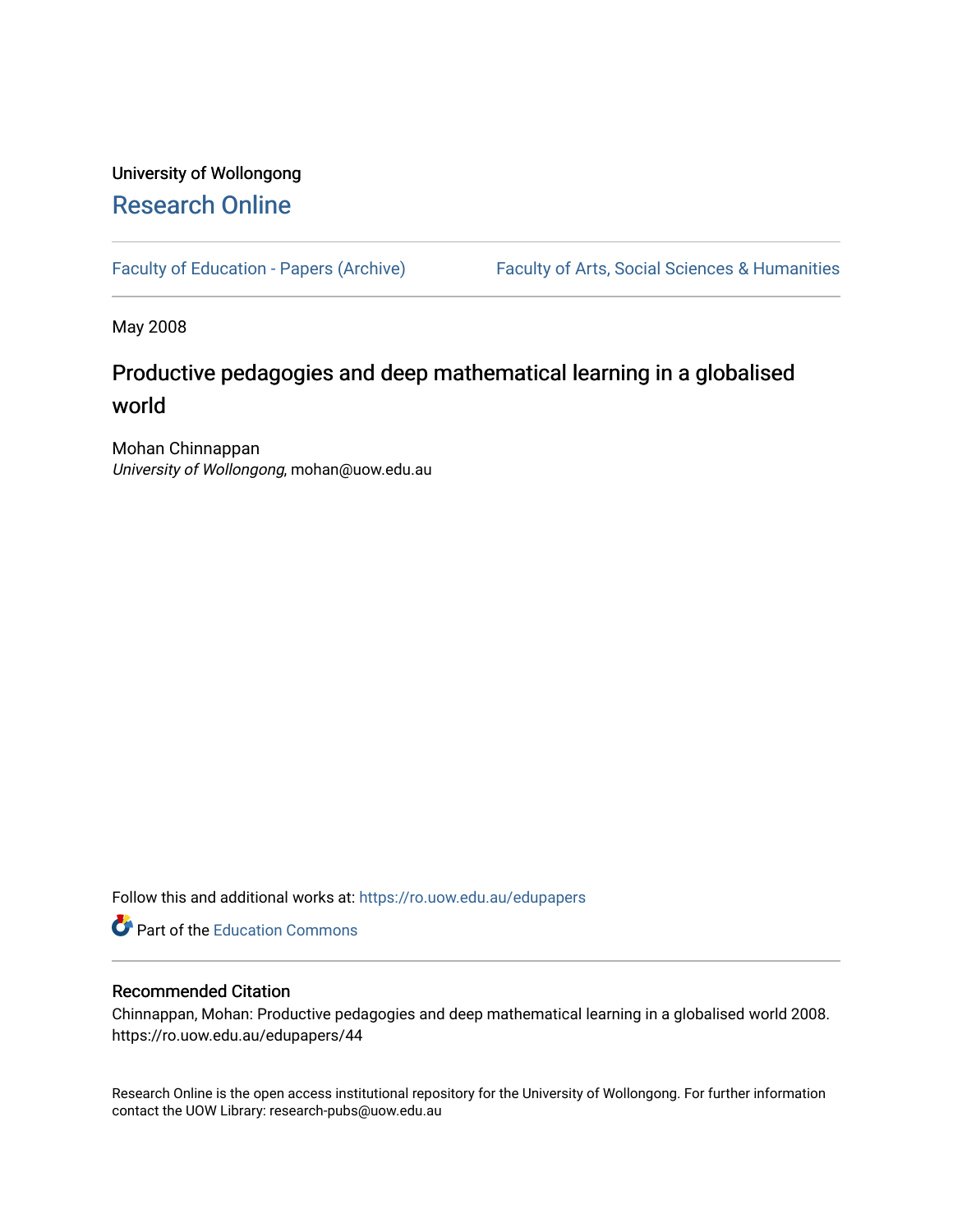# **Productive pedagogies and deep mathematical learning in a globalised world**

Mohan Chinnappan

#### **Introduction**

In recent years the educational community at large has been giving attention to teaching practices that would create citizenry that are capable of independent thought and innovation. As a consequence, this theme has been given prominence in reforms that are being supported by policy makers and curriculum developers. While such a move can be seen as a welcome change, less has been said about the nature of knowledge and skills that learners need to be innovative and how these would empower them to be more productive and function effectively in a globalized society. The issue has received attention in discussions about deep vs. surface level thinking in the context of learning and understanding school subjects. Specifically, levels of thinking that learners ought to demonstrate with respect to particular school subjects has been considered from the perspective of quality of knowledge that learners construct as they develop experience and expertise within that subject area.

In this paper, I explore quality of knowledge that learners could construct by drawing on the theoretical perspective of *knowledge connectedness* in order to bring greater focus to the debate about potential relations between subject matter knowledge organisation, quality of thinking and learning for the new times. In the first instance, I outline the broad range of factors that could impact on the way learners construe mathematics, and how these might constrain their repertoire of knowledge. This is followed by a general description of the major strands of the above framework with explorations about how mathematical *schemas* can be used to analyse aspects of deep thinking. The situated nature of mathematical learning and how learning in contexts would facilitate the building of meaningful schemas is considered. An illustration of schemas development that involves trigonometric knowledge reveals interconnections and features of deep learning in a problem situation. It is suggested that schemas that have a high degree of external connectedness drive innovation and creativity. The analysis poses challenges for teaching in meeting the demands of learning for the new times. I contemplate that classroom practices that are modelled on *Productive Pedagogies* (PP) appear to provide a suitable alternative approach for supporting learning for and in the new age. However, there remains the issue regarding strategies for the translation of core dimensions of PP into concrete learning actions in ways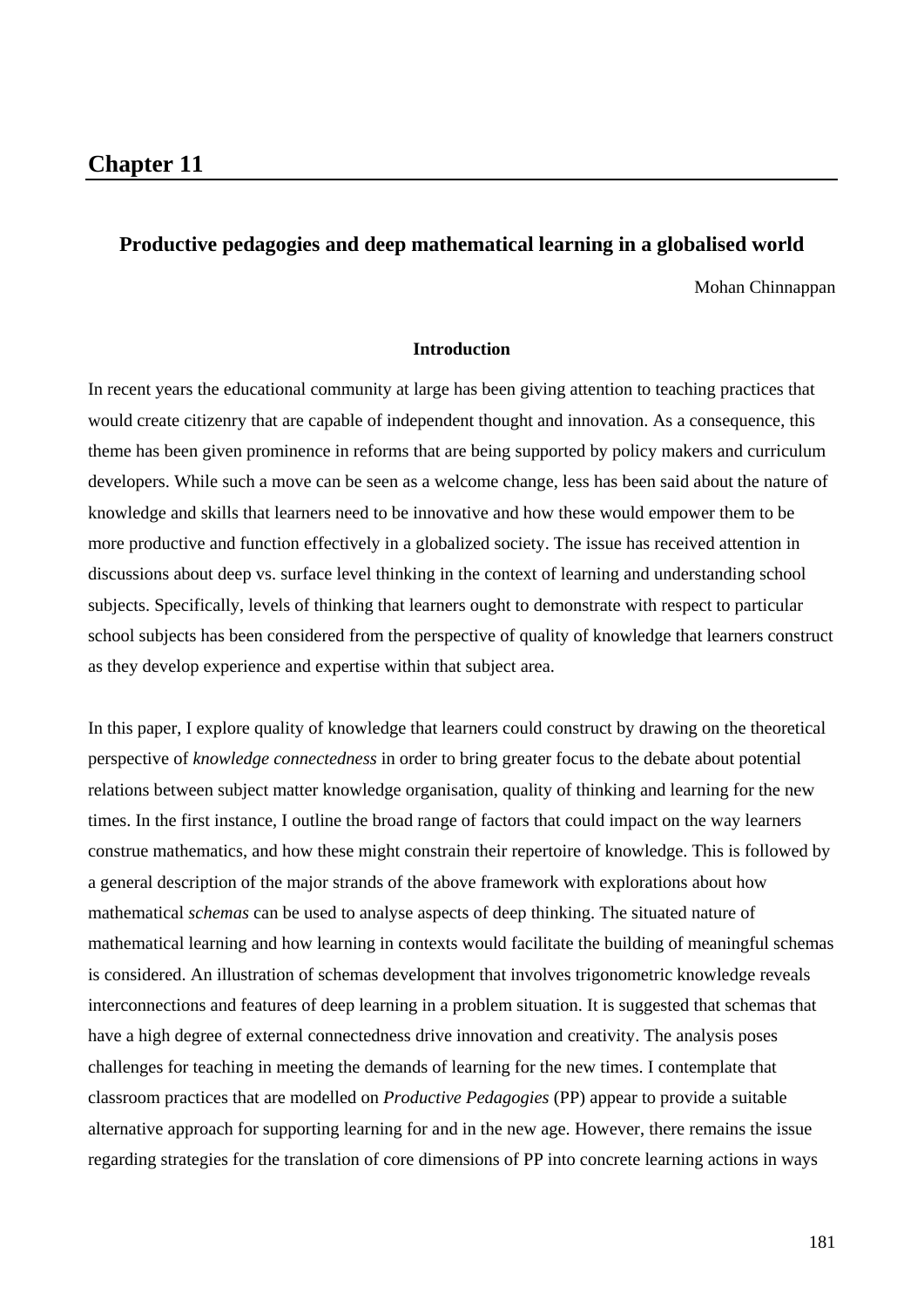that would foster learners to deconstruct and reconstruct links that are necessary for the development of multiliteracies.

#### **Development of mathematics concepts and understandings**

Learner's everyday life abounds with mathematical objects and concepts. An awareness of the mathematics in the environment is a function of learners' ability to interpret the relevance of both the formal and informal mathematics they have been experiencing in the classroom. Regardless of the context in which learners engage with mathematics, it is generally agreed that interconnections provide teachers insight into developments in learner's understanding of the extent of their own understandings. These understandings are built on learners' personal experiences, intuitions and formal knowledge taught in the classroom.

Mathematics educators and teachers have invested considerable effort in exploring instructional strategies that would help learners to develop a better grasp of mathematical concepts. One stream of inquiry about teaching approaches has focused on teaching practices that aid in the construction of a powerful and meaningful understanding of mathematics and its utility. Developments in cognitive psychology and domain expertise have yielded significant lines of inquiry about what we mean by powerful understandings and these might be investigated.

Mathematics curriculum reforms call for teaching and learning experiences that optimise the development of a substantive understanding of mathematics (National Council of Teachers of Mathematics 2000). The question remains as to how we can characterize this type of understanding? Discussions about understandings and the manifestation of understandings within knowledge rich areas such as mathematics have focused on the structure of knowledge that is constructed by learners and its impact on meaning making and vice versa. The notion of structure implies the existence of links among strands of knowledge. Prawat (1989) argued that the building of well organised knowledge is indicative of a sophisticated understanding of a subject. It is argued, that this type of knowledge is qualitatively superior to one that is less well organized in terms of access to and use of that knowledge during problem solving.

# **Classroom culture and mathematical discourse**

Perspectives about how learners come to know and make sense of mathematics have contributed to the emergence of socio-constructivist views. According to this framework, mathematics learning is seen as an individual, as well as, a shared activity during which learners should be encouraged to investigate, argue, justify and test conjectures (Cobb 1995). Such activities need a classroom-learning environment that supports learners to question what teachers and peers say about a particular mathematics concept.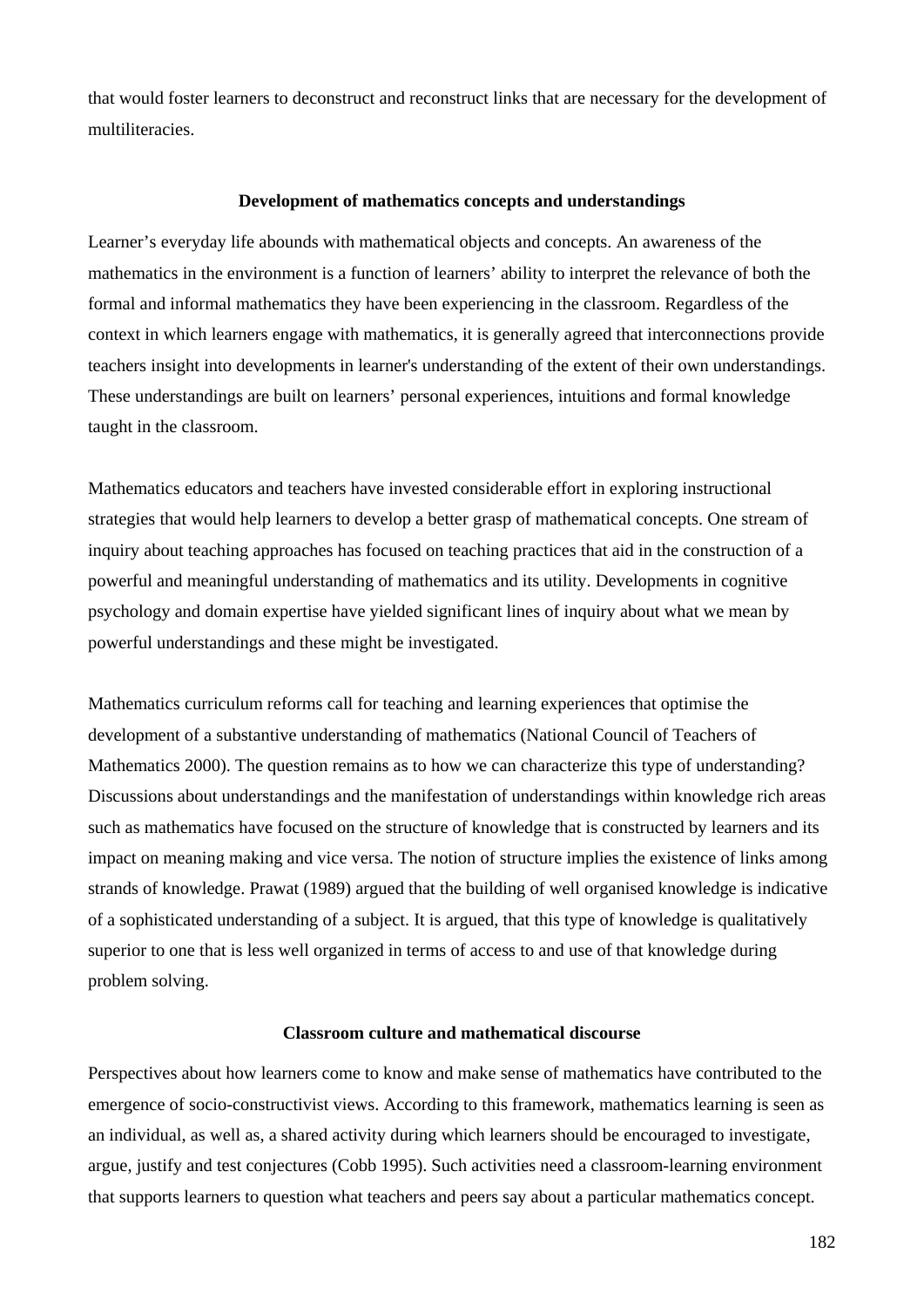The approach towards teaching needs to move away from the transmission mode towards one that fosters free and open inquiry and debate. The social context in which learning takes place is as important as the concepts themselves in the growth of the type of understanding that is constructed by the learners (Lee 1998). The social and participative nature of learning reflects a view of knowledge that involves personal constructs as opposed to 'received wisdom.'

Pedagogies that reflect the communal nature of learning mathematics would also practice different norms in the classroom. In these mathematics classrooms the rules of learner behaviour and mathematical discourse are negotiable. Learners are offered multiple opportunities to engage constructively and critically with mathematical ideas. Teachers who subscribe to such an open classroom environment need to display an understanding of how individual students would work in that environment, including their background and beliefs about what it means 'to do mathematics.' Thus, the scaffolding of learning has emerged to be a priority for teachers.

Arguments about shared mathematical 'meaning making' by learners places premium on the language that is used in this process. During the course of negotiated understanding, learners need to communicate their own ideas with peers and others in the community. Wertsch (1998) suggested that language is a cultural artefact or tool that mediates individual's cognition in mathematics. The mathematical language that is used by members of the mathematical community includes special words, symbols, diagrams and representations with meanings that are different from those occurring in everyday language. The vocabulary of mathematics that is used by mathematicians, mathematics textbooks and, to some extent, mathematics teachers, tends to be at variance and conflict with that used by learners.

While mathematicians may understand each other, learners often experience difficulties with the language of mathematics and every-day language (Sfard and Kieran 2001). One of the difficulties here is that learners attempt to extract the meaning that is embedded in what teachers and textbooks say in their own mathematical language. For example, the notion of *function* and *roots* as used by the mathematical community has a special meaning in comparison to the every-day meaning of function. Through a process of acculturation learners come to discriminate the duality of meanings that is associated with these two terms. This process entails the learner engaging mathematics concepts in activities that make sense and aids in resolving the apparent tensions. The adoption of such activities to foster debate and discussion about mathematics terminology and the way these are used constitutes an important strategy for assisting learners with different cultural backgrounds to engage in knowledge building (White 2003).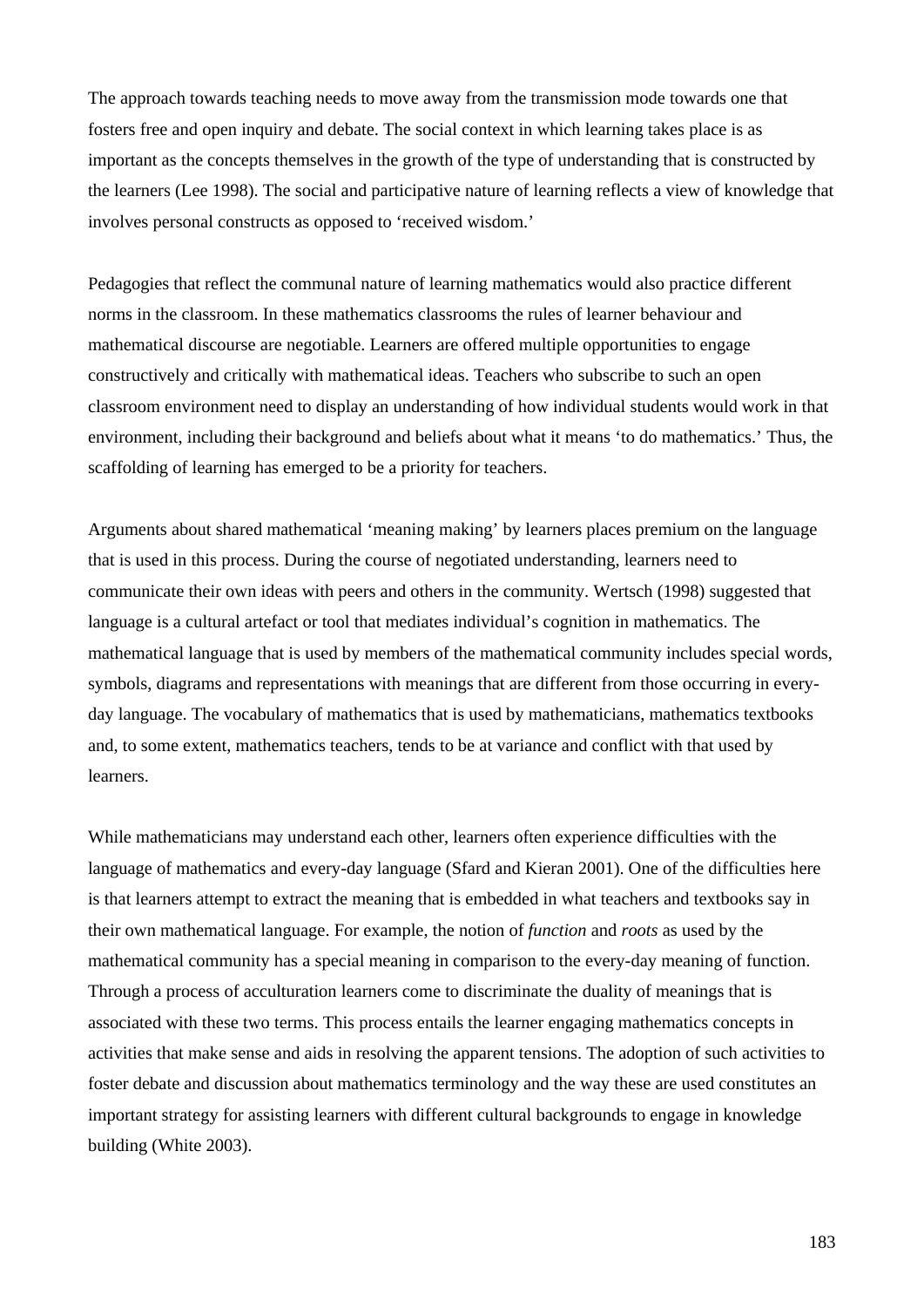The failure of pedagogies to recognize learning mathematics as a problem concerning language and communication exacerbates the situation for certain groups of learners. Learners might form the view that they have not grasped what is being taught when in fact the problem could be their difficulty to communicate their understandings and intuitions into mathematically precise statements. Many learners' problems with mathematical understandings that are related to the solution of word problems can be attributed to problems of language. The above tension between mathematical language and the learner's own language is impeding, if not preventing, the construction of important connections that are necessary for the growth of deeper levels of understanding. The gap in communication between teachers and learners is further complicated by the multiple and idiosyncratic interpretations that learners construct about a particular mathematical concept and their own linguistic backgrounds (Clarkson 1992).

#### **Framework of connectedness**

The interest in knowledge organization and performance has generated a number of theoretical frameworks including *connectedness*. Mayer (1975) examined the notion of *connectedness* as involving the accumulation of new information in long-term memory, adding new nodes to memory and connecting the new nodes with components of the existing knowledge network of the learner. He identified two types of connectedness: internal and external. *Internal connectedness* refers to the degree to which new nodes of information are connected with one another to form a single well-defined whole or schema.

Schemas refer to clusters or chunks of knowledge about a particular mathematical concept. They represent objects, contexts and prior experiences of the learner with that concept. Beyond the above elements, schemas also contain a network of interrelations. For example, a student might have developed a schema about whole numbers. This whole number schema could include information about size of numbers and operations involving this class of numbers. The nature of schemas and how these may be used to account for learning has been investigated in a number of areas, such as, composing stories (Bereiter and Scardamalia 1986), chess (Chase and Simon 1973), analogical problem solving (Gick and Holyoak 1983) and mathematics (Skemp 1987).

Connectedness refers to both the presence of nodes related to a schema and the quality of the network of interrelationships established among those nodes. The broad notion of quality of knowledge here can be related, in part, to what Anderson (2000) refers to as 'strength' of connections. In this sense the stronger the connections among the nodes in a particular schema, the better the quality of that well-defined structure. Mayer (1975) visualized *external connectedness* as the degree to which newly established knowledge structures are connected with structures already existing in the learner's knowledge base.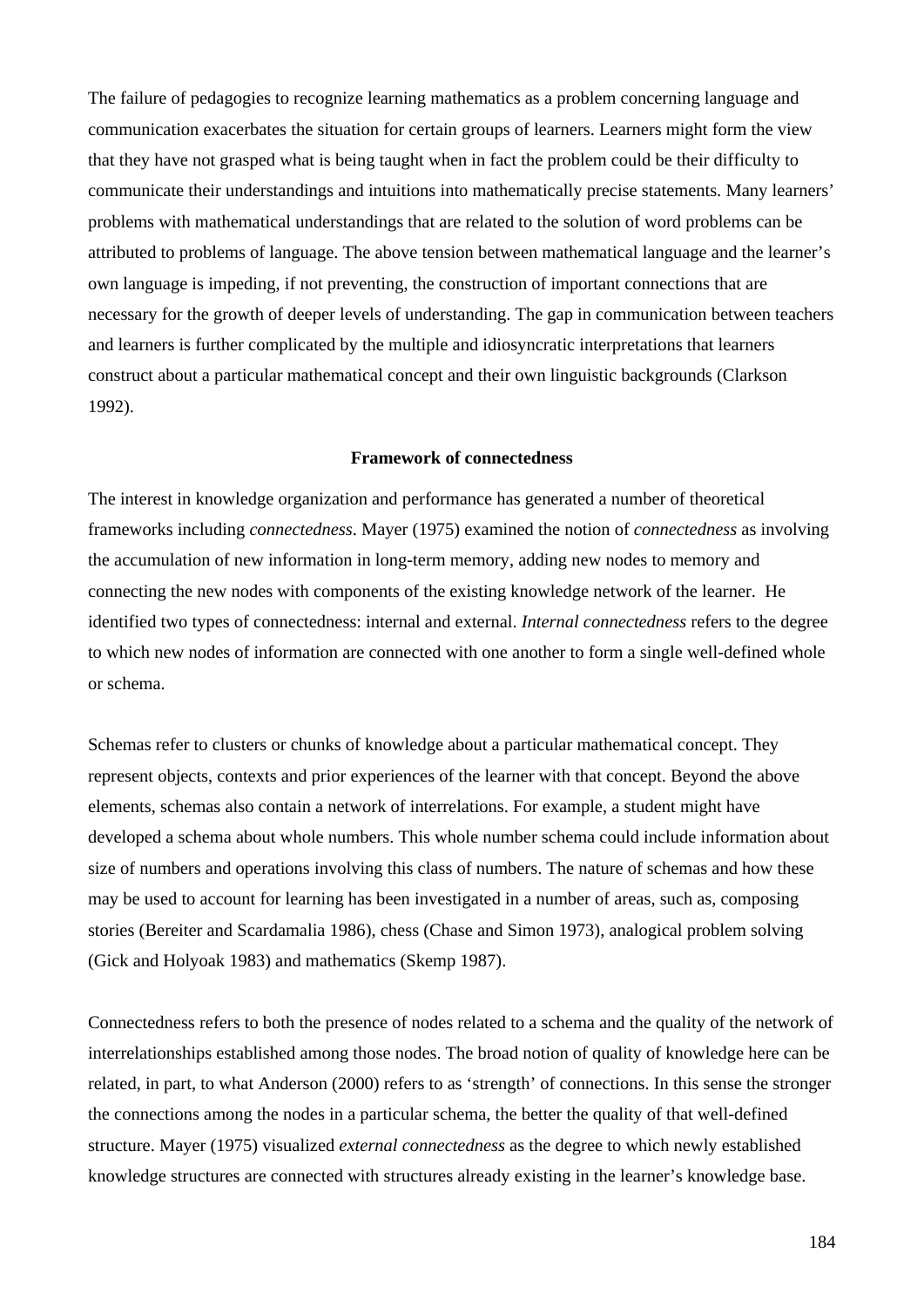Let us examine these ideas in the context of a schema for proportion. A learner might be expected to relate a schema for proportion with schemas for ratio or fraction. These external connections between proportion and ratio or fraction will have a certain quality that would impact on learner's ability to use them in order to solve problems or provide alternative representations. In such a case, the new schema for proportion will have both a certain quality in its internal structure (internal connectedness) and a certain quality in its connections to related schemas (external connectedness). This analysis of connectedness was used to support the argument that the linking of the different pieces of knowledge of geometry and algebra reflect deeper and richer understandings (Chinnappan 1998; Chinnappan and Thomas 2003).

In classrooms where teachers support students to talk, the higher level of input from learners during their critical evaluation of mathematical concepts would help them reflect and reconstruct new understandings. The ensuing debate and problem solving that adumbrates examination of a focus concept can be expected to aid in learners building the elements that are necessary for the growth of external connectedness. For example, young learners working on the fractions will be motivated to explore meaningful contexts where part-whole relations that are embedded in the fraction number are given concrete and richer representations.

Mayer's (1975) analysis of connectedness, while useful for the exploration of organizational features of conceptual aspects of mathematical understanding is somewhat limited in that it does not explicitly consider idiosyncrasies of the individual learner and the contexts in which learning takes place. Authenticity of learning tasks contribute directly to the quality of schemas that can be constructed but this feature of the task is embedded is the context that moulds one's thinking.

# **Situated mathematical learning**

While cognitive theory focuses on the way learner's process information, the need to examine how and why individual learners' construct different mathematical understandings have led educators to examine the situated nature of mathematical learning. There is now an emerging consensus that learning and the quality of learning is a function of the context and the activity in which learning takes place. The failure to see this important link between school mathematics and real-life mathematics has contributed to many of the difficulties experienced by learners (Ginsburg and Allardice 1984). More importantly, a situated view of learning mathematics has the potential to provide insights in to the conditions under which learners can be encouraged to construct links that would provide external connectedness to their schemas.

If learning were context dependent, it would seem reasonable to suggest that agents that encourage the learner to interact more closely with that context would optimize learning. That is, working in groups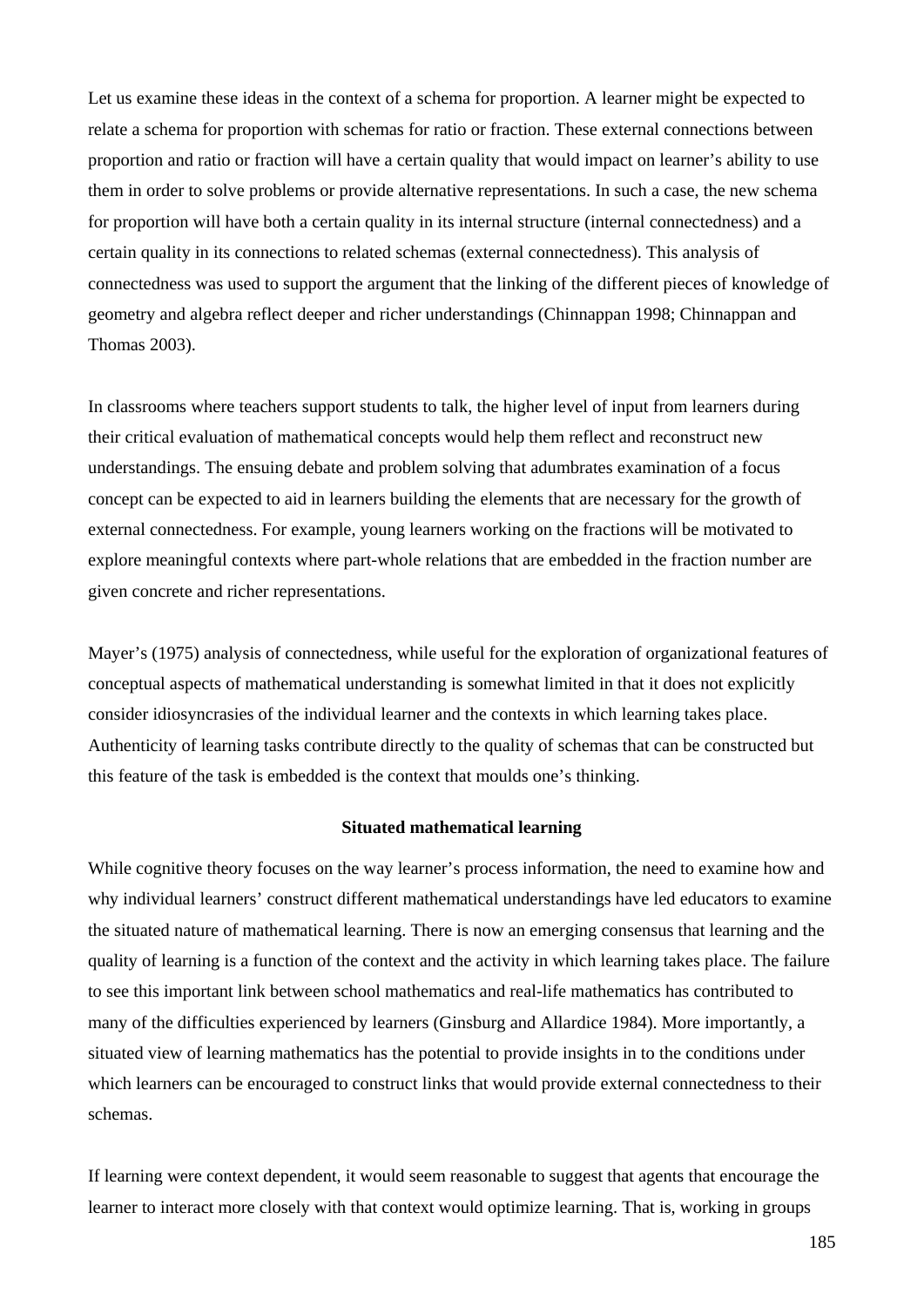could help individual make more sense of the environment. From this perspective, mathematical knowledge is regarded as something that the learner constructs within social contexts and grows within that context as opposed to bits of information that lie inside one's head. The acquisition of knowledge of mathematical concepts, procedures and conventions, and the transformation of this knowledge is argued to occur in a complex socio-cultural environment. The social practice in which the participant engages in moulds the child's perceptions, understandings and mathematical realities.

Understanding mathematics through an activity is central to the situated view of learning. A key assumption here is that as teachers and learners engage in learning activities, the tools that are employed during these activities, structures the nature of learner participation and the meanings constructed by the participants (Lave 1988; Wertsch 1998). Any knowledge that an individual develops is seen as a product of, and anchored by, the tools that drive an activity. The communications between the members of a learning community are mediated by a variety of socio-semiotic resources which influence the meanings that individuals develop. For example, diagrams to represent a real-life problem and the conventions and symbols that are used the construction of diagram constitute such resources (Saenz-Ludlow and Walgamuth 2001). The framework of activity is consistent with that of productive pedagogies (more about this later) as it permits the teacher to understand the dynamics and patterns of social interactions that aid learners in coming to construe a concept and develop schemas that embody those understandings.

#### **An example of contextualizing learning**

In their attempts to make sense of concepts in secondary mathematics curriculum, learners are expected to establish multiple links. Figure 1 shows the range of connections that a Year 10 learner (Gary) had constructed about right-angled triangles. Being a spatial concept, one would expect to see a number of visual elements to this learner's schema about right-angled triangle.



*Figure 1*: Connectedness for right-angled triangles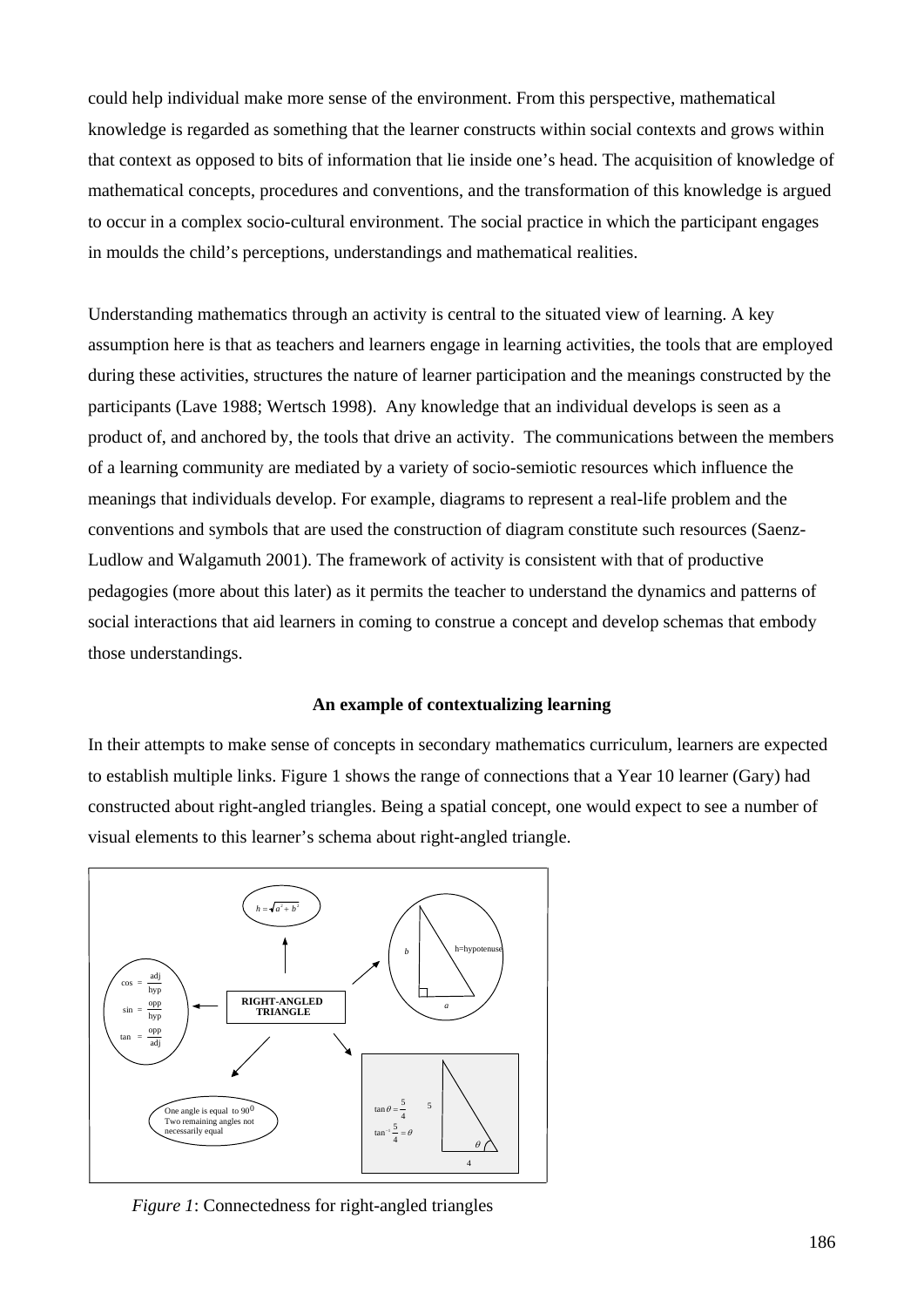Gary had built up a number of concepts about the properties of right-angled triangles. This is indicated by concepts that appear within the oval shapes. The bottom right-hand corner shows an additional link about right-angled triangles that was constructed after a trigonometry lesson. The concepts and links that appear in Figure 1 reflect internal connectedness of the learner's schema for right-angled triangles. In fact the internal connectedness displayed here could be argued to be reasonably robust as he was able to identify the sides, the relationship between angles measures, the Pythagoras' theorem and associated trigonometric ratios. Collectively, these components are necessary for working out unknown angles and sides of a given triangle that belongs to the above category.

However, what appears to be missing are elements that one can consider to be external to the right-angle schema such as the notion of gradient, symmetrical properties of this class of triangles and the type of tessellations that allow this shape to be used in tiling work. This, the external connectedness seems to be relatively limited in comparison to his internal connectedness. Perhaps the lesson was limited in talking about real-life contexts where this class of triangles appears. Learning for the new times needs to demonstrate a greater level of external connectedness than has been demonstrated here by situating the concepts in grounds that are familiar to the learner.

A schema-based analysis of connectedness helps one disentangle the idiosyncrasies of individual's personal experiences and their developing multiple understandings. For example, the absence of connections involving gradient in Gary's schema could influence and be influenced by the constructions made from the classroom instruction, as well as, experienced outside the school. There is a widely accepted view that learners do attempt to make sense of school mathematics by examining real, practical or hypothetical problems beyond the classroom. A solid understanding of core concepts could better facilitate this integration of classroom mathematics with real-life problems – an important requirement for learners to become numerate (Willis 2000).

# **Implications for deep learning**

The foregoing analysis of the quality of learning that can be expected from future learners of mathematics raises questions about the adequacy of current models of teaching in the classroom. The challenge facing future reforms of classroom practice is that we need to be explicit about strategies that would improve the external and internal connectedness of learner's mathematical schema. It would seem that a situated view of learning has the highest potential to empower learners to engage mathematics in meaningful and powerful ways resulting in sophisticated schemas that supports deeper and substantive understanding of mathematics and its use in real life.

The need for the assimilation and accommodation of new mathematical knowledge with prior knowledge also raises questions about the nature of links teachers could and should expect their learners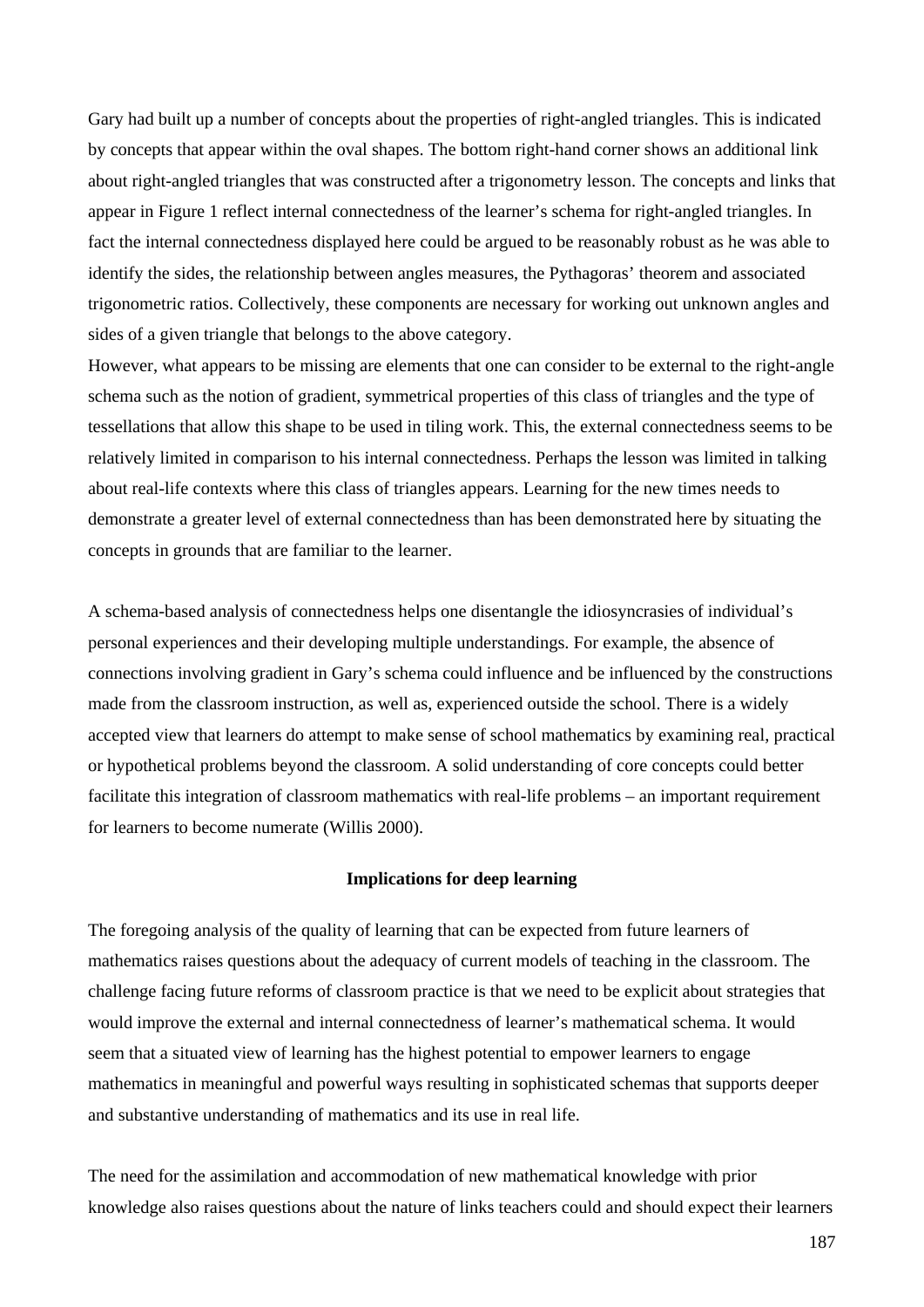to construct. The building of connections among the various conceptual strands of mathematics suggests that teachers have to be creative in providing the learner with activities and tools that encourage the investigation of potential relations. Research on classroom practices that emphasize reflection and application is beginning to redirect our efforts to this important aspect of the learner's cognition (Carpenter and Lehrer 1999). Recently, the work on best classroom practices has contributed to the emergence of an influential model of teaching called *Productive Pedagogies* (Gore 2001). This model (PP) identified a series of four core dimensions that have been shown to be important for learners' active involvement in the learning process and to attain the type of understanding envisaged by proponents of deep learning: Intellectual Quality, Relevance, Supportive classroom environment, Recognition of difference. While discussions continue about the efficacy of this model, it is acknowledged that productive pedagogies do provide a useful framework for teachers. It allows them to place a greater level of emphasis on the provision of learning opportunities which assist learners to extend their prior knowledge in ways that enriches their quality of understanding and interaction with other members of the community.

The use of PP to guide teachers' decisions about lesson aims and their implementation would prompt teachers to think more deeply about the mathematics and the teaching of mathematics. Additionally, teachers would have to consider the different ways learners could utilise mathematics discussed in the classroom to solve problems at work and beyond. Teachers could draw on the various dimensions of productive pedagogies in order to evaluate their lessons and examine learners' engagement with mathematics and understandings that are constructed as a consequence of learning experiences provided in the classroom. These reflections could provide fruitful directions concerning future strategies to help shift learners to higher planes of understandings. These richer and more complex interpretations of mathematical ideas could be gleaned from the width and density of learner's mathematical schemas.

## **Multiliteracies and productive pedagogies**

Practices that are based on the dimensions that are specified in PP could motivate learners to extend their mathematical constructions in different directions. Focus on the dimension of Intellectual Quality, for instance, would assist learners to create different representations of a particular mathematics concept. Activities that aim to get learners to think about Recognition of Difference would help attend to cultural and linguistic factors involved in understanding and communicating mathematics. Thus, teaching that promotes PP has the potential to provide a holistic meaning of the nature of mathematical knowledge and how this knowledge evolved over the centuries. This holistic approach to mathematical learning really captures the spirit and structure of externally connected schemas.

Learners of the future must be able to relate to and work with peers from diverse linguistic and cultural differences. Citizens from different nationalities working together to solve complex problems will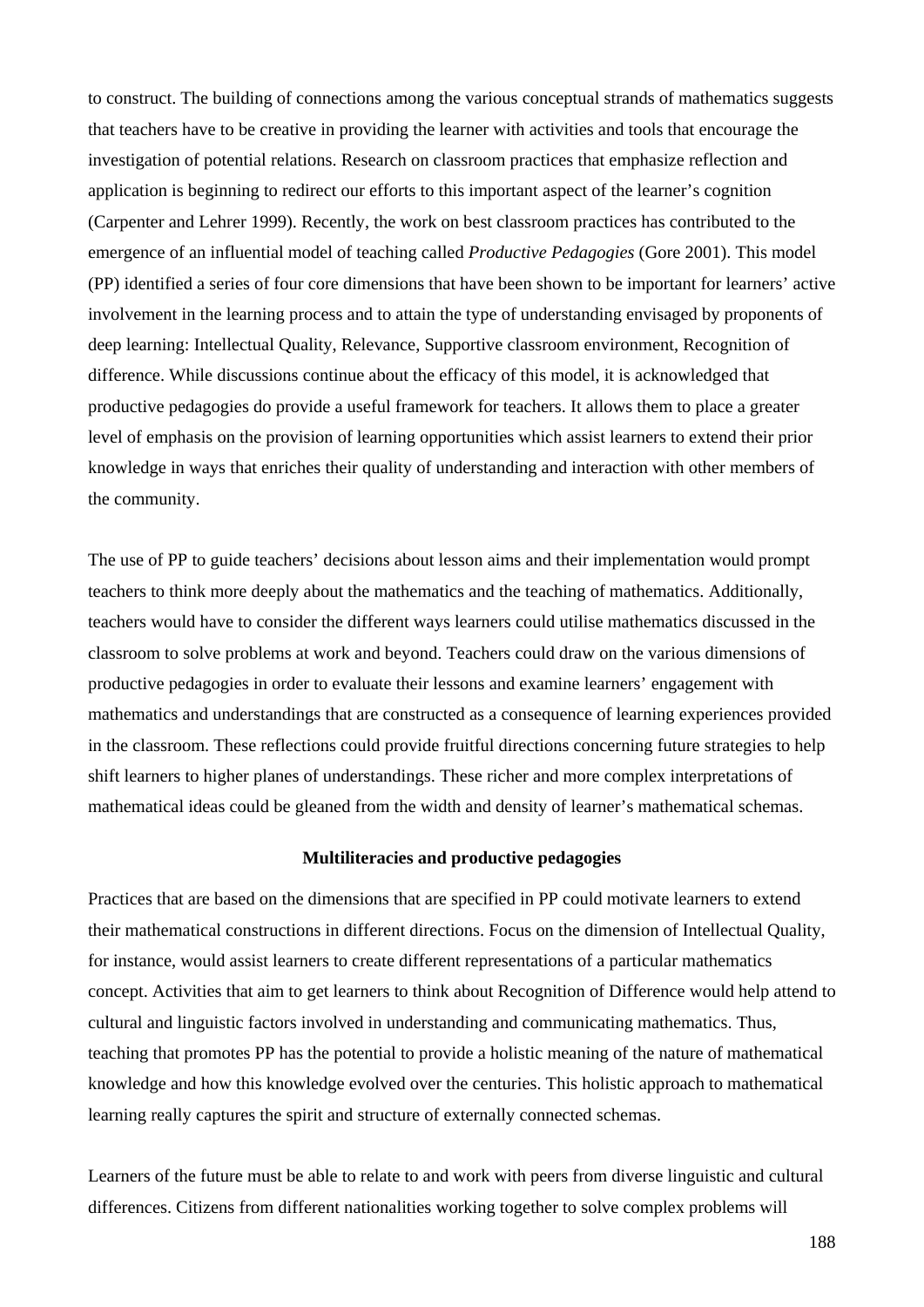populate the global work place of the future. The use of mathematics in these contexts requires that individuals be better informed about linguistic barriers to sharing understandings. Further, these learners will have to communicate via a range of technologies. This duality in knowledge construction and communication has prompted researchers to develop the framework of multiliteracies. According to this view, in order to function effectively in a global world, individuals have to think about how one comes to comprehend and share one aspect of their environment and how this might differ from other cultures. Cazden, Cope, Kalantzis, Luke, Luke, and Nakata (1996) explored this notion further in their argument that the 'critical engagement' that is necessary in the private and public life of individuals should be based on pedagogies that support multiliteracies.

I have argued that a mathematical schema that can be characterized as having a high degree of external connectedness will have multiple and more complex relations with other mathematical and related concepts. The assumptions underlying framework of multiliteracies can be seen as being consistent with proponents of externally connected schemas. This line of argument suggests that teaching approaches that are based on PP and the resulting increased focus on the building of externally connected mathematics will help learners become multiliterate. The point here is that a deep understanding of a mathematical concept allows the learner to appreciate the different ways peers from other cultures would make sense of and communicate that concept. This ability to cross the cultural barriers in learning and sharing understanding, according to (Shulman and Shulman 2004: 263), constitutes 'intelligent and adaptive action.'

#### **Summary and Conclusion**

In this chapter, I set out to examine the characteristics of mathematical understanding that learners need in order to participate in the activities of the global community. These characteristics were analysed from the perspective of connectedness which suggests that the building of deep understandings of mathematics for numeracy for the new times can be analysed in terms of the quality and robustness of links that form a schema. For learners to build strong and well organized mathematical links, learning experiences need to focus not only on the development of multiple representation of mathematics but also the construction of links among these representations that are anchored in meaningful and problematic contexts. Mathematics learning that is embedded in an activity is a powerful step in reinforcing the links among representations. With suitable scaffoldings learners can be assisted to explore mathematical problems and communicate new ideas.

The framework of Productive Pedagogies provided the core dimensions along which the above scaffoldings could be constructed. Moreover, the advantages conferred by teachers who embrace the principles of PP have been given further impetus by proponents of multiliteracies. Multiliteracies place emphasis on learners having to appreciate the complexities involved not only in individual's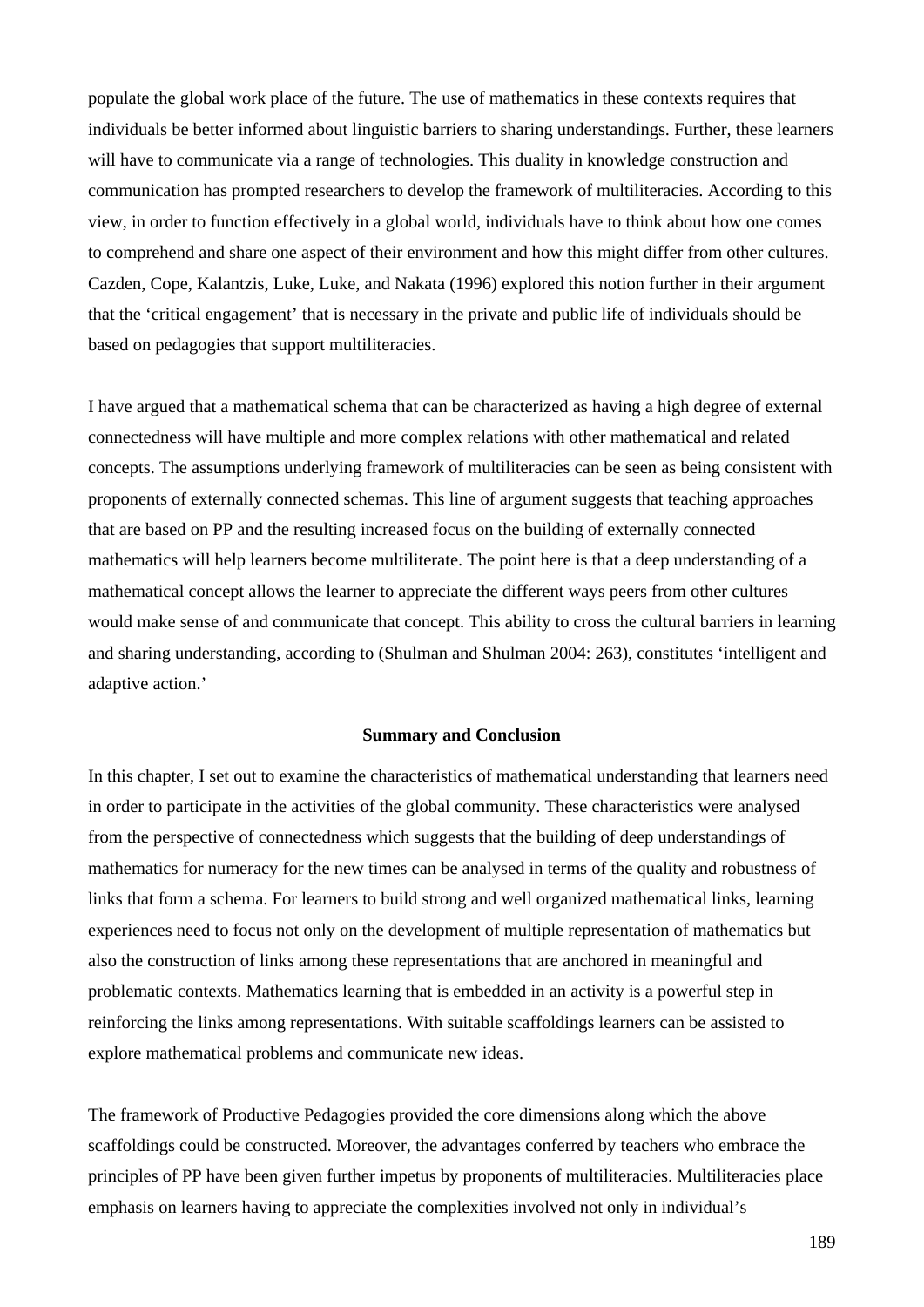understanding mathematics but also how this sense-making is accomplished and communicated by members of other cultures. The challenge for teachers of mathematics is how to recast schools mathematics concepts and conventions in ways that would help learners in the new times come to terms with the communication of their understanding with others cultures.

While the connectedness view of the nature of mathematics and its understanding helps us to explain the phenomenon in terms of construction of powerful relations, teachers are left with the task of deciding the nature of such relations. The idea of shared meaning making, while it is consistent with the framework of productive pedagogies, also raises further questions about how we can make judgments about what constitutes 'good' links. Here is a second front in the teaching enterprise that requires debate in our quest to describe mathematical learning for the new times.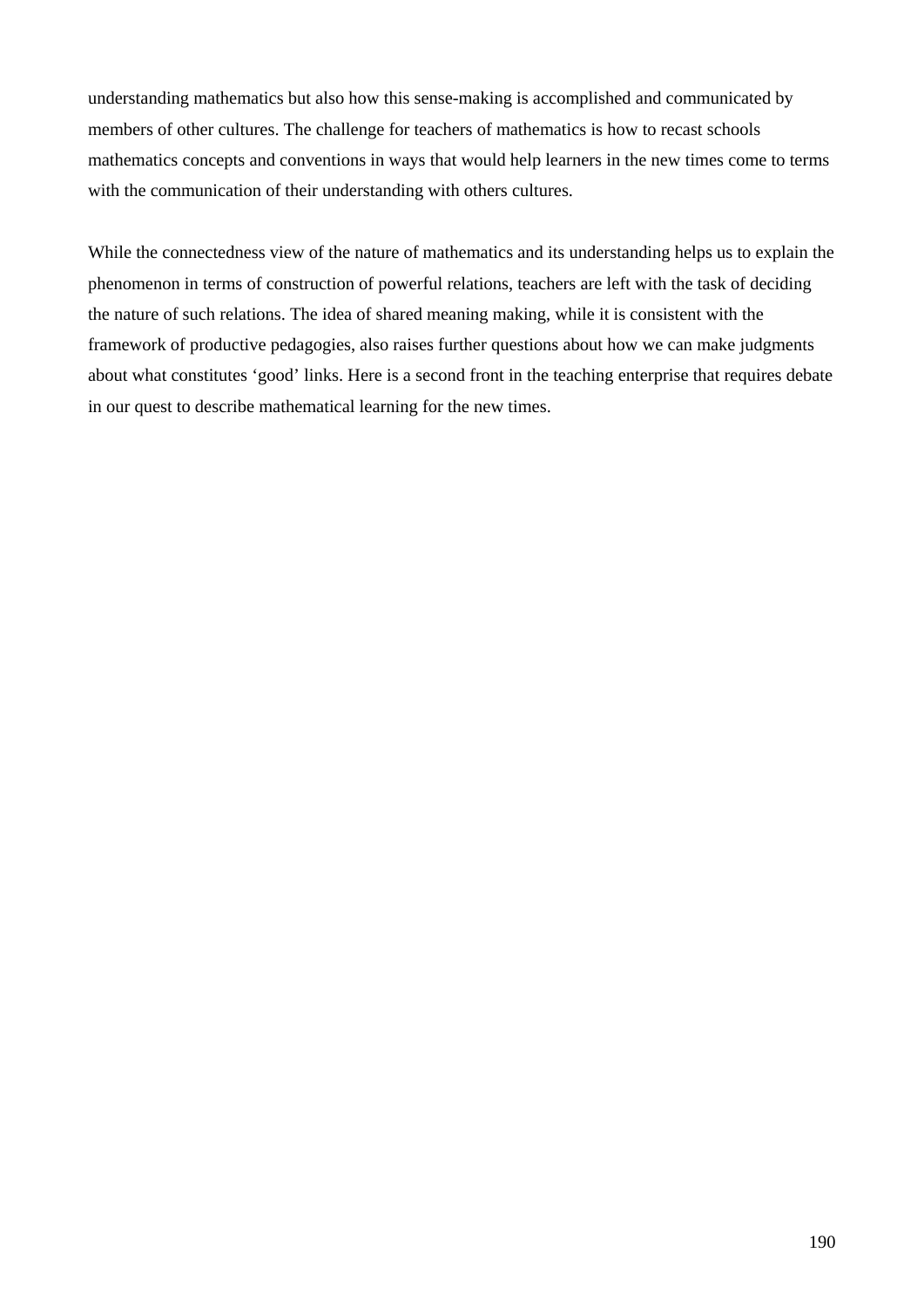# **References**

Anderson, J. R. (2000). *Cognitive psychology and its implications.* (5th ed.) .New York: W. H. Freeman & Company.

Bereiter, C., & Scardamalia, M. (1986). *The psychology of written compositions*. Hillsdale, NJ: Erlbaum.

Carpenter, T. P., & Lehrer, R. (1999). Teaching and learning mathematics with understanding. In E. Fennema & T. Romberg (Eds.), *Mathematics classrooms that promote understanding* (pp. 19-32). Mahwah, NJ: Erlbaum.

Cazden, C., Cope, B., Kalantzis, M., Luke, A., Luke, C., & Nakata, M. (1996). A pedagogy of multiliteracies: designing social futures. *Harvard Educational Review* 66(1), pp 60-92.

Chase, W. G., & Simon, H. A. (1973). Perception in chess. *Cognitive Psychology*, 4, pp 55-81.

Chinnappan, M. (1998). Schemas and mental models in geometry problem solving. *Educational Studies in Mathematics,* 36(3), pp 201-217.

Chinnappan, M., & Thomas, M. (2003). Teachers' Function Schemas and their Role in Modelling, *Mathematics Education Research Journal*, 15(2), pp 151-170.

Clarkson, P. C. (1992). Language and mathematics: A comparison of bilingual and monolingual learners of mathematics. *Educational Studies in Mathematics*, 23, 417-429.

Cobb, P. (1995). *The emergence of mathematical meaning: interaction in classroom cultures.* Hillsdale, N.J.: L. Erlbaum Associates.

Gick, M. L. & Holyoak, K. J. (1983). Schema induction and analogical transfer. *Cognitive Psychology*, 15, 1-38.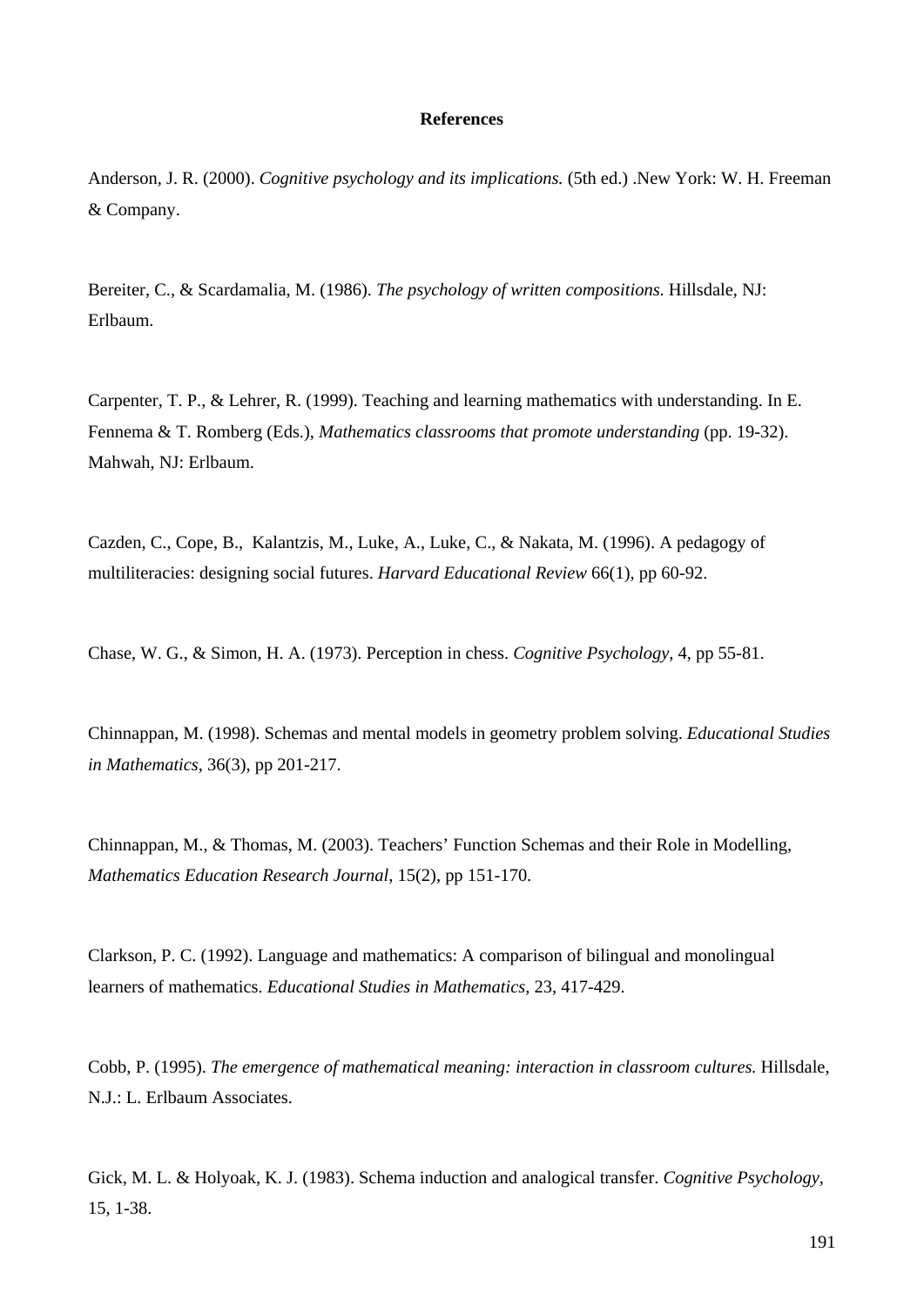Ginsburg, H. P., & Allardice, B. S. (1984). Learners's difficulties with school mathematics. In B. Rogof and J. Lave (Eds.), *Everyday cognition: Its development in social context* (pp. 194-219). Cambridge, MA: Harvard University Press.

Gore, J.G. (2001). Beyond our differences: A reassembling of what matters in teacher education. *Journal of Teacher Education*, 52(2), pp 124-135.

Lave, J. (1988). *Cognition in practice: Mind, mathematics and culture in everyday life*. New York: Cambridge University Press.

Lee, S.Y. (1998). Mathematics learning and teaching in the school context: Reflections from crosscultural comparisons. In S.G. Paris & H. Wellman (Eds.), *Global prospects for education: Development, culture and schooling* (pp. 45-78). Washington, DC: American Psychological Association.

Mayer, R. E. (1975). Information processing variables in learning to solve problems. *Review of Educational Research,* 45 pp 525-541.

National Council of Teachers of Mathematics (2000). *Principles and standards for school mathematics.*  Reston, Va.: The Council.

Prawat, R. (1989). Promoting access to knowledge, strategy and disposition in learners. *Review of Educational Research,* 59, pp1-42.

Saenz-Ludlow, A. & Walgamuth, C. (2001). Question – and diagram- mediated mathematical activity-A case in a fourth grade classroom. *Focus on Learning Problems in Mathematics*, 23(4), pp 27-40.

Sfard, A. & Kieran, C. (2001). Cognition as communication: Rethinking learning-by-talking through multi-faceted analysis of learners' mathematical interactions. *Mind, Culture, and Activity,* 8(1) pp 42- 76.